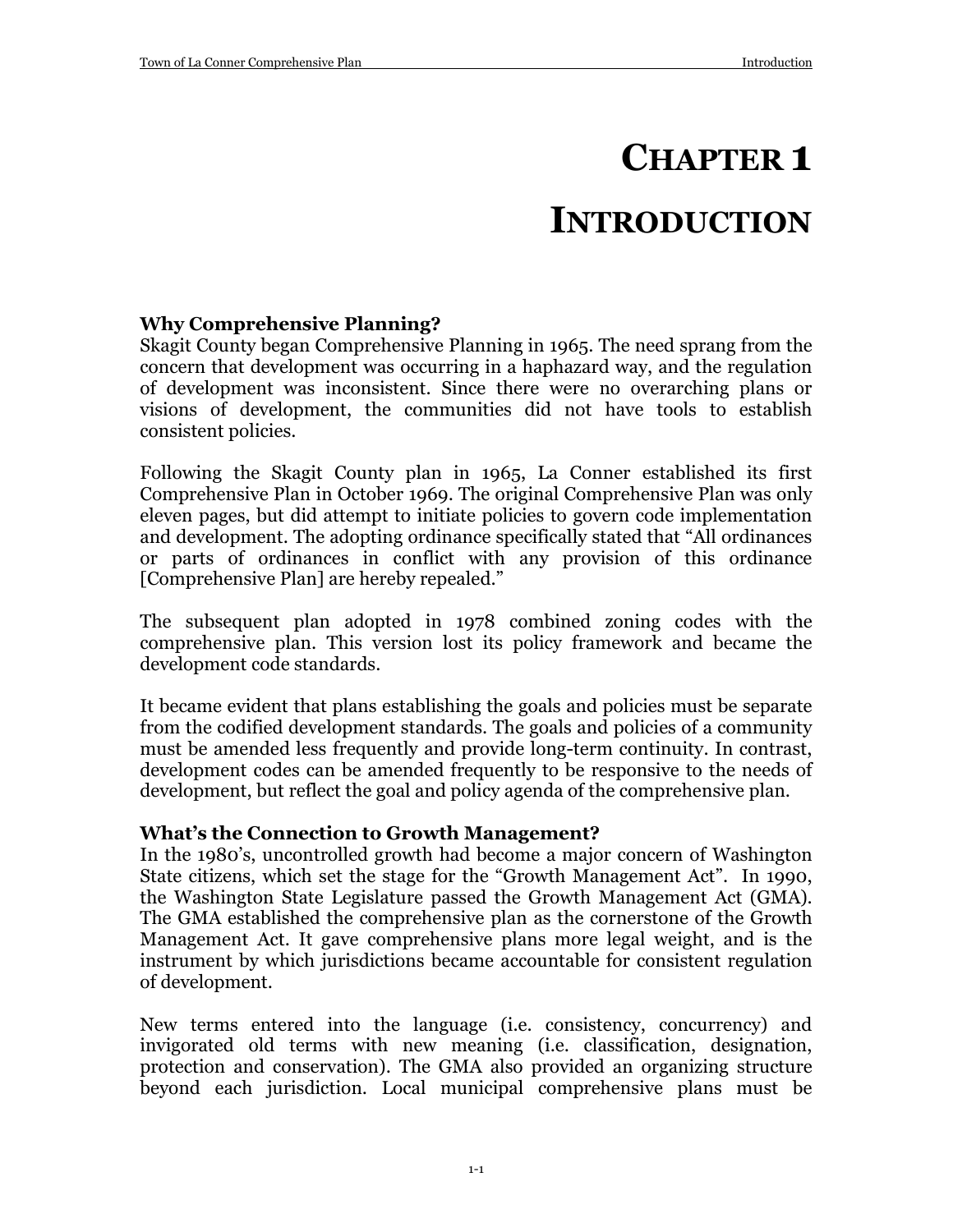coordinated with county plans with regard to population growth and development planned allocations.

It also required integration with other planning efforts such as shorelines, transportation and capital facilities. In addition to being internally consistent and consistent with other local planning efforts, the GMA requires that La Conner coordinate with Skagit County and adhere to the County-adopted Countywide Planning Policies and the thirteen GMA planning goals listed in RCW 36.70A.020. These statewide goals are:

1) **Urban growth**. Encourage development in urban areas where adequate public facilities and services exist or can be provided in an efficient manner.

2) **Reduce sprawl**. Reduce the inappropriate conversion of undeveloped land into sprawling, low-density development.

3) **Transportation**. Encourage efficient multimodal transportation systems that are based on regional priorities and coordinated with county and city comprehensive plans.

4) **Housing**. Encourage the availability of affordable housing to all economic segments of the population of this state, promote a variety of residential densities and housing types, and encourage preservation of existing housing stock.

5) **Economic development**. Encourage economic development throughout the state that is consistent with adopted comprehensive plans, promote economic opportunity for all citizens of this state, especially for unemployed and for disadvantaged persons, and encourage growth in areas experiencing insufficient economic growth, all within the capacities of the state's natural resources, public services, and public facilities.

6) **Property rights**. Private property shall not be taken for public use without just compensation having been made. The property rights of landowners shall be protected from arbitrary and discriminatory actions.

7) **Permits**. Applications for both state and local government permits should be processed in a timely and fair manner to ensure predictability.

8) **Natural resource industries**. Maintain and enhance natural resourcebased industries, including productive timber, agriculture, and fisheries industries. Encourage the conservation of productive forest lands and productive agricultural lands, and discourage incompatible uses.

9) **Open space and recreation**. Encourage the retention of open space and development of recreational opportunities, conserve fish and wildlife habitat, increase access to natural resource lands and water, and develop parks.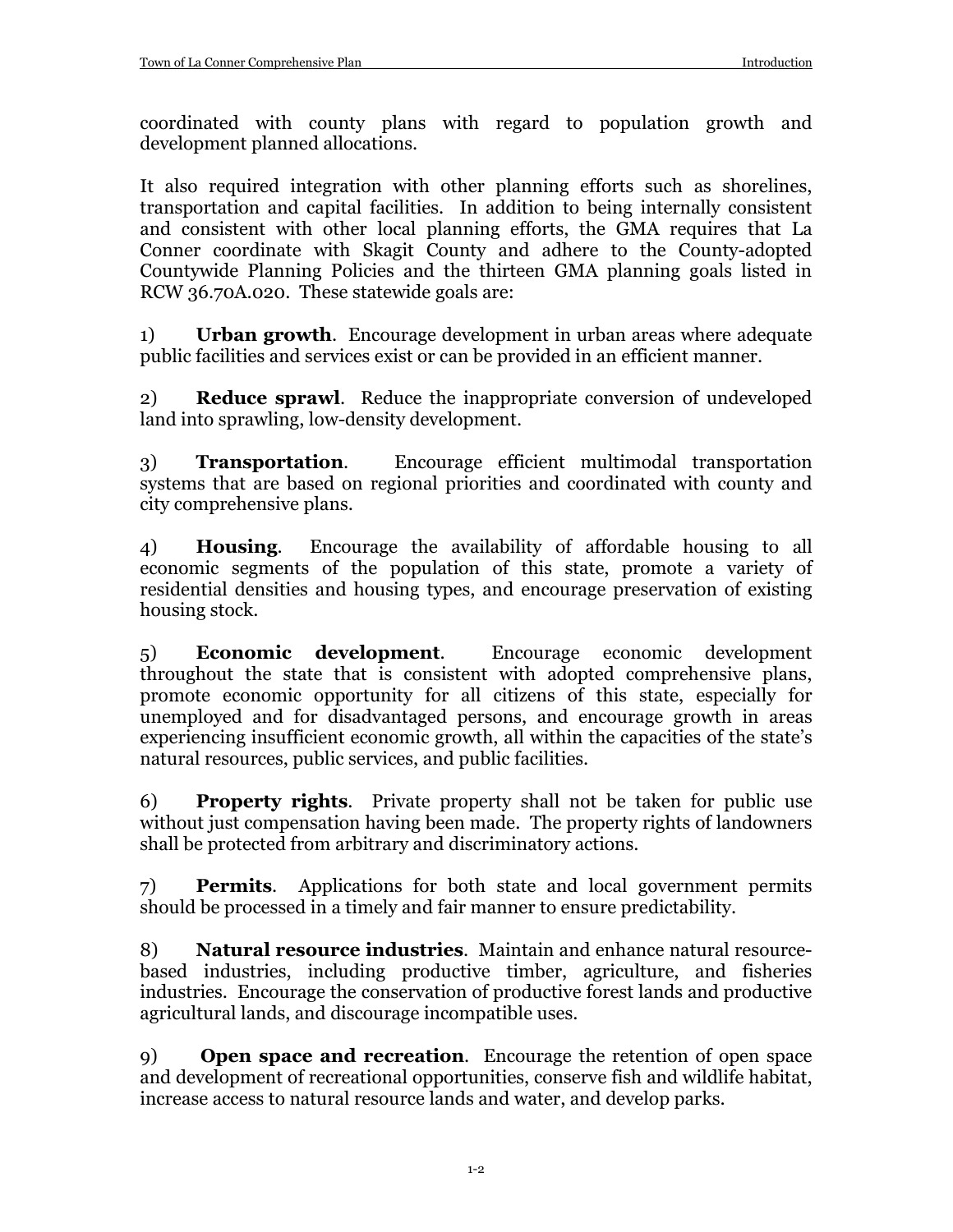10) **Environment**. Protect the environment and enhance the state's high quality of life, including air and water quality, and the availability of water.

11) **Citizen participation and coordination**. Encourage the involvement of citizens in the planning process and ensure coordination between communities and jurisdictions to reconcile conflicts.

12) **Public facilities and services**. Ensure that those public facilities and services necessary to support development shall be adequate to serve the development at the time the development is available for occupancy and use without decreasing current service levels below locally established minimum standards.

13) **Historic preservation**. Identity and encourage the preservation of lands, sites, and structures, that have historical or archaeological significance.

## **Consistency Countywide Planning Policies**

In addition to the above GMA planning goals developed by the State, Skagit County developed Countywide Planning Policies (CWPP) which are written policy statements establishing a Countywide planning framework to ensure consistency between county and city comprehensive plans as required in RCW 36.70A.100.

The Town developed its Plan in conformance with the CWPP. The CWPP with particular relevance to the Town of La Conner include:

**Urban Growth**: (Note that in this context urban growth area refers to the town limits as well as any unincorporated urban growth area)

- Encourage development in urban areas where adequate public facilities and services exist or can be provided in an efficient manner.
- Urban growth areas shall include greenbelt, open space, and encourage the preservation of wildlife habitat areas. .
- Urban growth areas shall provide for urban densities of mixed uses and shall direct development of neighborhoods which provide adequate and accessible urban governmental services concurrent with development. The GMA defines urban governmental services as those governmental services historically and typically delivered by cities, and includes storm and sanitary sewer systems, domestic water systems, street cleaning services, fire and police protection services, public transit services, and other public utilities associated with urban areas and normally not associated with nonurban areas.

# **Transportation**:

- Encourage efficient multimodal transportation systems that are based on regional priorities and coordinated with county and city comprehensive plans.
- The development of new transportation routes and improvements to existing routes shall minimize adverse social, economic, and environmental impacts and costs.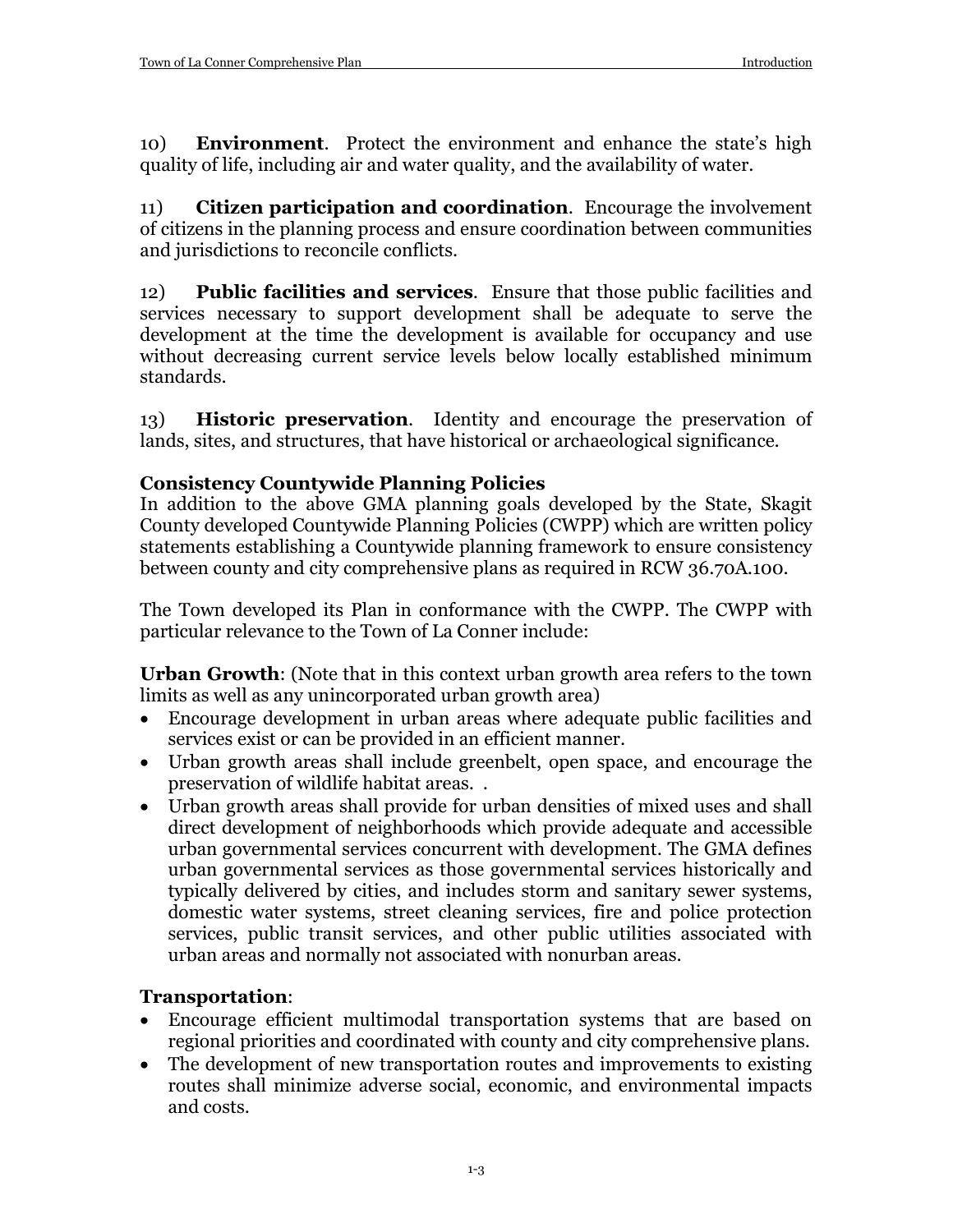- Primary arterial access points shall be designed to ensure maximum safety while minimizing traffic flow disruptions.
- The Transportation Element of the Comprehensive Plan shall be designed to; facilitate the flow of people, goods and services so as to strengthen the local and regional economy; conform with the Land Use Element of the Comprehensive Plan; be based upon an inventory of the existing Skagit County transportation network and needs; and encourage the conservation of energy.
- Level of service (LOS) standards and safety standards shall be established that coordinate and link with the urban growth and urban areas to optimize land use and traffic compatibility over the long term. New development shall mitigate transportation impacts concurrently with the development and occupancy of the project.
- Cost effectiveness shall be a consideration in transportation expenditure decisions and balanced for both safety and service improvements.

## **Housing**:

- Encourage the availability of affordable housing to all economic segments of the population; promote a wide variety of residential densities and housing types, and encourage preservation of existing housing stock.
- Allow for an adequate supply of land use options to provide housing for a wide range of incomes, housing types, and densities.
- The Comprehensive Plan should support innovative land use management techniques, including, but not limited to, density bonuses, cluster housing, planned unit developments and the transfer of development rights.
- The existing affordable housing stock should be maintained and efforts to rehabilitate older and substandard housing should be encouraged.

# **Economic development**:

- Encourage economic development throughout the state that is consistent with adopted comprehensive plans, promote economic opportunity for all citizens of this state, especially for unemployed and for disadvantaged persons, and encourage growth in areas experiencing insufficient economic growth, all within the capacities of the state's natural resources, public services, and public facilities.
- The development of environmentally sensitive industries shall be encouraged.
- A diversified economic base shall be encouraged to minimize the vulnerability of the local economy to economic fluctuations.
- Tourism, recreation, and land preservation shall be promoted provided they do not conflict with the long-term commercial significance of natural resources and critical areas or rural lifestyles.
- Commercial and industrial activities directly related to or dependent on local aquatic resource areas should be encouraged in shoreline areas provided they are shoreline dependent and/or related.
- The Comprehensive Plan shall support and encourage economic development and employment to provide opportunities for prosperity.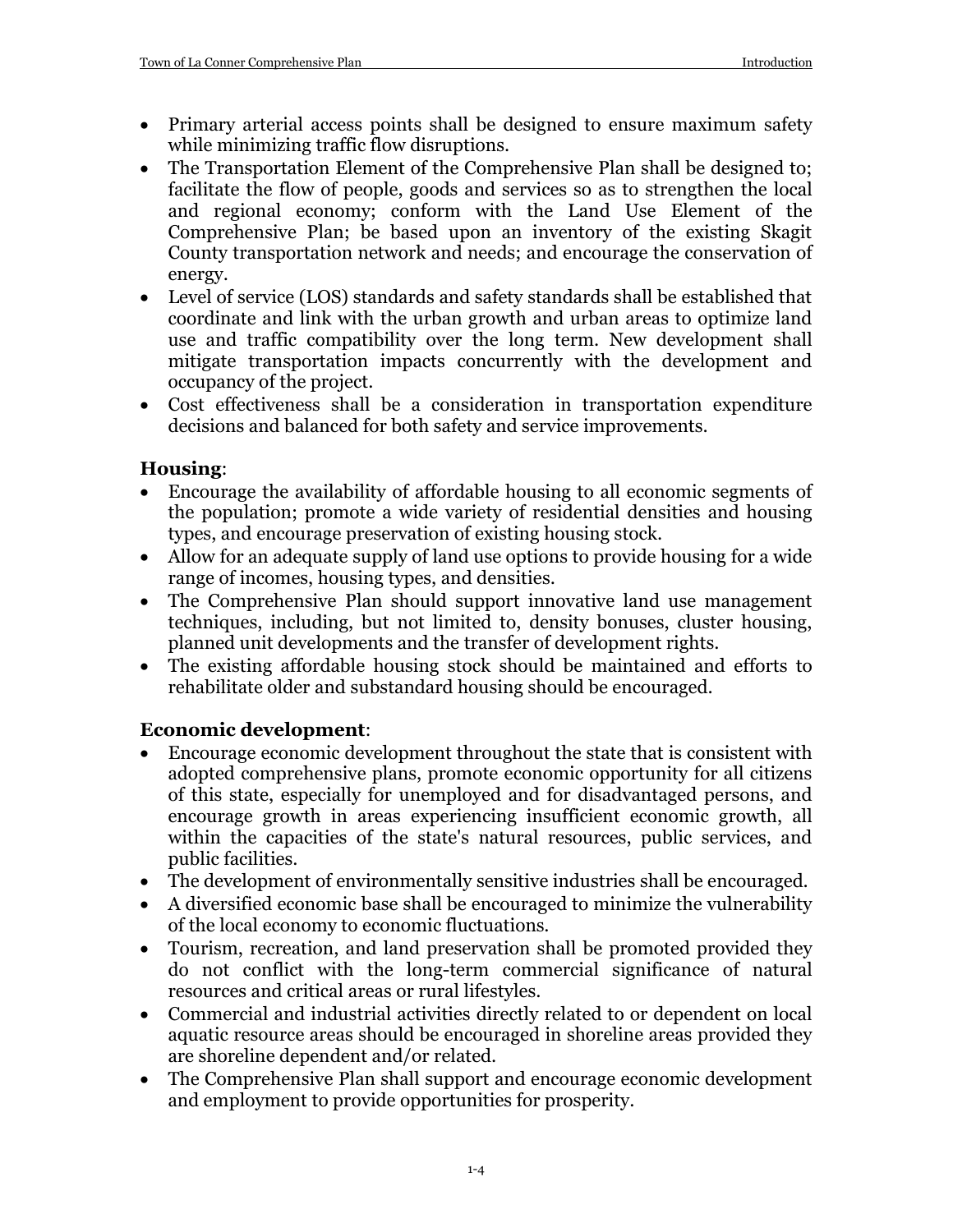### **Open Space and Recreation**:

- Encourage the retention of open space and development of recreational opportunities, conserve fish and wildlife habitat, increase access to natural resource lands and water, and develop parks.
- Open space corridors within and between urban growth areas shall be identified. These areas shall include lands useful for recreation, fish and wildlife habitat, trails, and connection of critical areas.
- Expansion and enhancement of parks, recreation and scenic areas and viewing points shall be identified, planned for and improved in shore lands, and urban areas.
- Property owners shall be encouraged to site and design new construction to minimize disruption of visual amenities and solar resources of adjacent property owners, public road ways, parks, lakes, waterways and beaches.
- Expansion and enhancement of parks, recreation and scenic areas and viewing points shall be identified, planned for, and improved in shorelands, urban, and rural designated areas.
- A park and recreation system shall be promoted which is integrated with existing and planned land use patterns

## **Environment**:

- Protect the environment and enhance the state's high quality of life, including air and water quality, and the availability of water.
- Natural resource lands, including aquatic resource areas and critical areas shall be classified and designated, and regulations adopted to assure their long-term conservation. Land uses and developments which are incompatible with critical areas shall be prohibited except when impacts from such uses and developments can be mitigated.
- Protect natural resource lands, aquatic resource areas, and critical areas.
- Usual and accustomed activities on natural resource lands and aquatic resource areas shall be protected from interference when they are conducted in accordance with best management practices and environmental laws.
- In cooperation with appropriate local, state, and Federal agencies, develop and implement flood hazard reduction programs consistent with and supportive of the Corps Feasibility Study.
- Skagit County and Cities and Towns shall work together to provide ongoing public education about flooding in a coordinated and consistent program, and shall adopt a flood hazard reduction plan, that works together with the natural and beneficial functions of floodplains.

## **Citizen participation**:

- Encourage citizen participation throughout the planning process.
- For land use proposals, including those within the marine environment, all applicants shall bear the costs for public notification, by mail, and by posting of signs. Affected neighbors and surrounding shoreline owners shall be notified as prescribed by ordinance.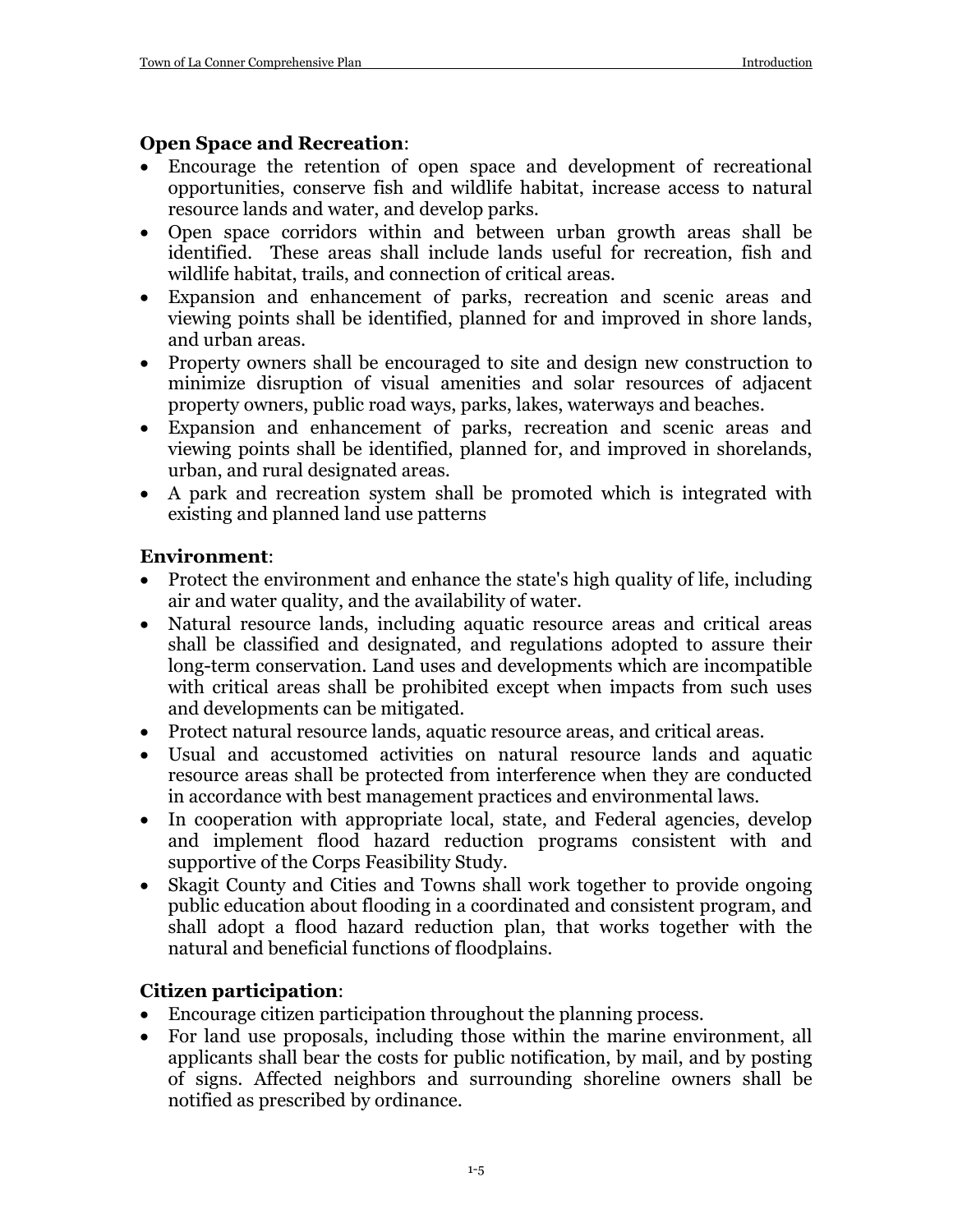## **Historic Preservation**:

- Identify and encourage the preservation of lands, sites, and structures that have historical or archaeological significance.
- Skagit County shall cooperate with local historic preservation groups to ensure coordination of plans and policies by the State Office of Archeology and Historic Preservation.

Beginning in the fall of 1990, the Skagit County government conducted an extensive public participation process to determine how the GMA's thirteen goals could guide Skagit County's comprehensive planning processes. The County collected over 1,500 vision statements from participants at meetings throughout the County. This citizen input became the basis for Countywide Planning Policies adopted in July, 1992, and amended in August, 1996 and 2007 after extensive consultation with citizens in communities throughout the County.

The Town of La Conner's Plan must be consistent with the GMA's goals and with the Skagit County Countywide Planning Policies. But at least as importantly, the Town's Plan must serve the needs of the people who live, work, visit and play in the Town of La Conner. It must also be internally consistent and consistent with the development regulations that implement it.

The legislature has amended the GMA many times to address issues that have arisen through the implementation, and this process continues. In 2002, the legislature established a 7-year cycle for a full "periodic review" of comprehensive plans to ensure that they reflect the most current requirements of GMA. Each "periodic review" considers a 20 year planning period. In 2005 La Conner completed its first "periodic review" covering the years 2005-2025. . The Current update is also a required "periodic review" and reflects the planning period encompassing the years 2016-2036.

## **La Conner Vision Statement**

The Town of La Conner is a waterfront village that seeks to preserve its rural flavor, small town livability and historic authenticity while recognizing its status as a visitor destination. Keeping a balance between preservation and promotion is the key to maintaining a satisfactory quality of life in La Conner. The goals cited below provide direction toward that balance.

Mission Statement:

The mission of Town government is:

- 1. To deliver the basic services to its people and visitors; public safety, water, sewer, streets, and zoning, in an economical and efficient manner.
- 2. To promote a business climate that will maximize sales and use tax revenues while controlling expenditures.